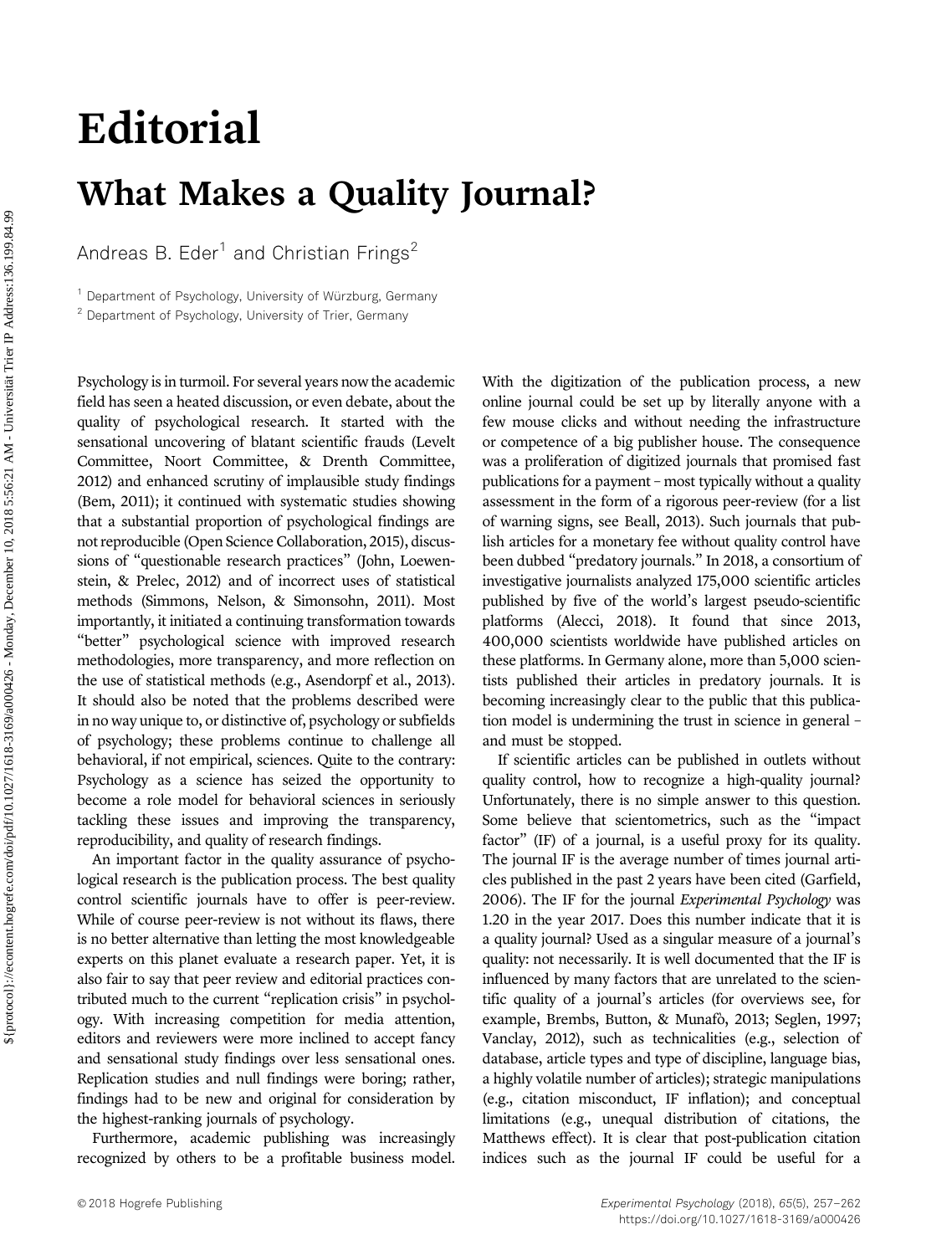comparison of journals within a specific (sub)discipline. However, they must be flanked by additional checks and criteria for a fair assessment of a journal's quality.

What criteria could these be? In the following, we will describe a few principles or standards that in our opinion could be helpful to recognize the quality of a journal. Most important for this editorial, we will explain how well Experimental Psychology fares compared with each standard, so that the reader can form her own opinion about whether this journal is a good one. We will also lay out which measures we, as the incoming editors, have planned to implement or will continue so as to meet the high standards of a quality journal.

# Quality Standards

## Standard 1: A Good Journal Has a Specialty

A good journal publishes relevant and cutting-edge research on a particular topic. In the optimal case, it epitomizes the best research done in the field. The journal *Exper*imental Psychology has its specialty in experimental research. To quote from the journal's homepage ([http://](http://www.hogrefe.com/j/exppsy)) [www.hogrefe.com/j/exppsy\):](http://www.hogrefe.com/j/exppsy)) "Experimental Psychology publishes innovative, original, high-quality experimental research. The scope of the journal is defined by experimental methodology and thus papers based on experiments from all areas of psychology are welcome."

Why should a journal specialize in experimental research? First, it should be noted that experimentation is the "golden standard" of scientific knowledge seeking. Experiments provide insight into cause and effect by systematic investigation of what outcome occurs when a particular factor or variable is manipulated. The design of experimental research should be guided by the *max-con*min principle: maximize the systematic variance of the experimental variables under scrutiny; control systematic error variance (or "bias") induced by confounding variables; and minimize random error variance induced by random variables. In an ideal experiment, all variables are controlled and none are uncontrolled, which makes it easy to tell convincing experiments apart from not so convincing ones. A strong experiment gives great confidence in the inference of a causal relationship among variables (the so-called "internal validity"). In addition, it can arbitrate between competing models and theories by falsification of rival hypotheses. It is thus not surprising that an important criterion for publication is that the experiment makes a substantial contribution to a theoretical research question. A theory is the starting point of experimental research and its end point. It is the starting point because it allows the derivation of hypotheses that are empirically tested with the experiment. It is the end point because the experiment is used to evaluate and to correct the theory. It is this reciprocity with theory updating that gives experimental research a deep meaning.

What does this mean for Experimental Psychology? We plan to highlight the importance of theories for experimental research on a regular basis with publications of theoretical articles by distinguished researchers. In a Theoretical Article, an empirically grounded theory or theoretical idea is presented succinctly and intelligibly to a broad audience. The editorial team will invite distinguished researchers on a regular basis to write a theoretical article. However, original theoretical papers can also be submitted unsolicited to Experimental Psychology. As a matter of fact, we would love to see many more theoretical papers published in Experimental Psychology in the future, and we invite all researchers to send us a theoretical paper for consideration.

### Standard 2: A Good Journal Has Rigorous Peer-Review

The most basic obligation of a scientific journal for quality control is to perform peer review. Journal editors of Experimental Psychology are instructed to (typically) ask two independent experts in the field of study for their opinions. Referees are given evaluation criteria for assessment and they are asked to turn in their reviews within 21 days. It is obvious that good organization of the peer review process has by far the most impact on the quality of the publication process. Manuscript files are managed electronically by a manuscript portal that facilitates smooth, rapid communication between editors, reviewers, and authors. Even more importantly, we encourage our journal editors to reach a basic decision about the suitability or non-suitability of a manuscript submission after the first round of reviews. In most cases, a journal editor can assess the suitability of a manuscript fairly accurately after the author's response letter. Therefore, an additional revision is invited at this stage only when relatively minor revisions are required for a publication. With this policy, we aim to limit the number of lengthy review rounds and to give authors quick feedback on the status of their submission. Furthermore, not all manuscripts are sent out for peer review. Manuscript submissions that do not fit the scope of the journal (see above) and/or have technical issues are rejected immediately by the editors after consultation with editorial assistants. About one-third of the submissions in the last year were desk-rejected, and in these cases authors received detailed feedback on the reasons within a few days.

Running a scientific journal requires competency from many involved parties: journal editors, editorial assistants,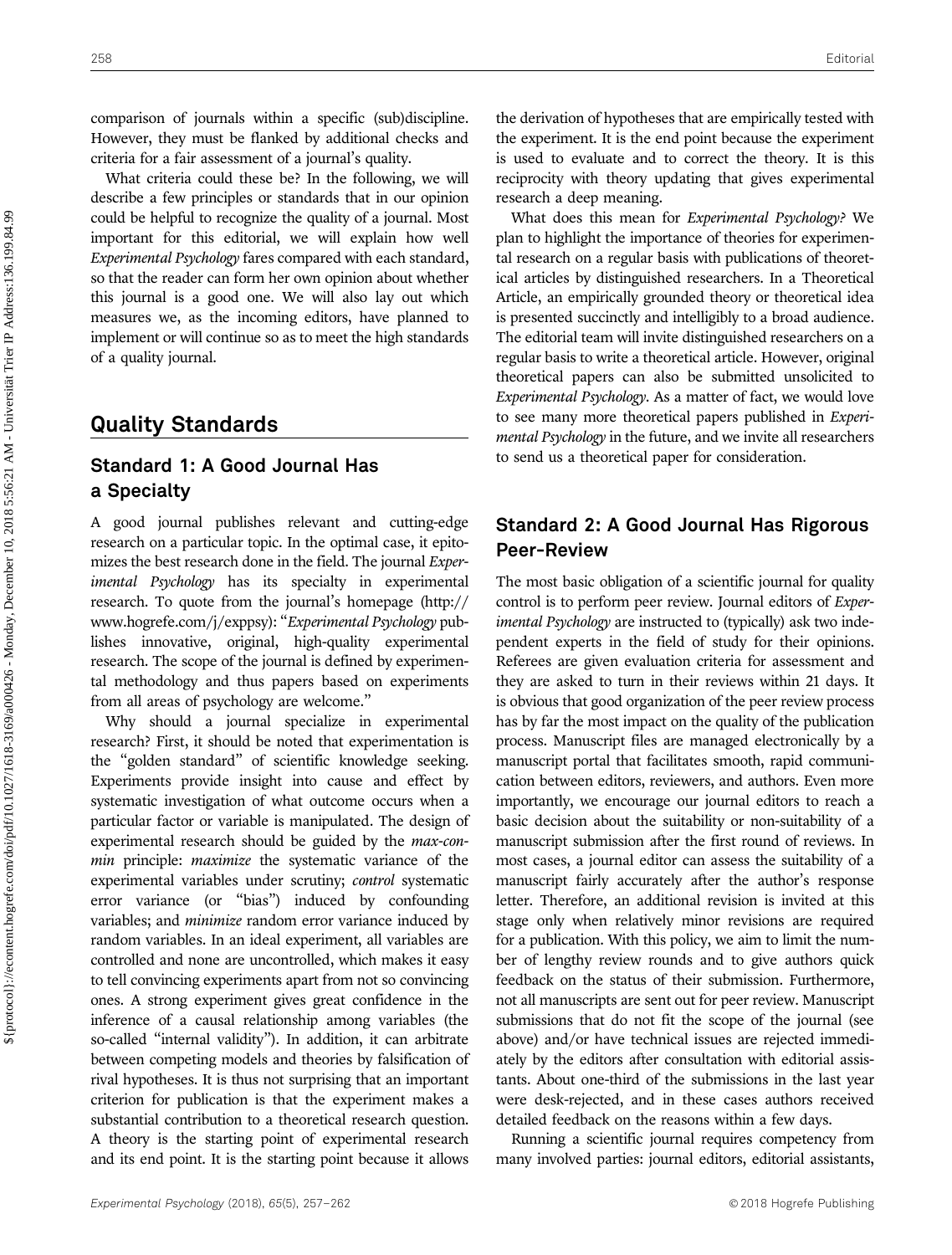technical staff, reviewers, and submitting authors. Journal editors must be competent in the handling of manuscripts because the peer review system is not without flaws. Reviews can be biased, inconsistent, and sometimes even abusive. Accordingly, this process demands particular attention and arbitration by the handling editor. At Experimental Psychology, we are in the fortunate situation that we have an internationally renowned board of Associate Editors with a strong research background in different areas of experimental psychology (for a full list, see the journal homepage). In addition, we have a large board of consulting editors that can help out when a particular submission does not fit the editor's expertise. First-hand research expertise is necessary for a fair and professional handling of research papers that often requires a delicate balancing and weighting of reviewers' arguments and concerns and formulating recommendations to assuage these concerns. Needless to say, journal editors are in a position of power here that must be used wisely and responsibly.

While we are proud of our excellent board of journal editors, we also know that even they can make errors from time to time. Therefore, authors have the possibility to contact the Editors-in-Chief directly when they have the impression that the submission was treated unfairly. We promise you that we will handle all incoming requests and complaints confidentially and with great respect. In our own editorial conduct, we feel obliged to the "Code of Conduct and Best Practice Guidelines for Journal Editors" published by the Committee on Publication Ethics [\(https://publicationethics.org/](https://publicationethics.org/); COPE). The guidelines explicitly give authors the right to appeal editorial decisions. In addition, we acknowledge publications of corrections, clarifications, retractions, and apologies when needed. With these measures, we aim to create a climate of trust and mutual respect that makes the publishing process to a satisfying experience for all players.

#### Standard 3: A Good Journal Is Transparent

Research involves many decisions and transparency on these decisions in publications is vital to every science. The journal *Experimental Psychology* was one of the first signatories of the Transparency and Openness Promotions (TOP) guidelines published in the year 2015 (Nosek et al., 2015). These guidelines require that the raw data underlying the main findings reported in the article will be made available to the public before publication ("open data"). Publication of the raw data is mandatory but exceptions are possible when authors have concerns, about ethics, the security of personal data, or intellectual property. In this case, the exceptional circumstances should be stated clearly in the cover letter to the editors. In the past, Hogrefe Publishing provided its own data repository on <https://econtent.hogrefe.com/>, where authors could deposit their raw data for public access.

Starting with our time as Editors-in-Chief, we will discontinue using the service for hosting research data. The main reason is that the files deposited in the journal's data archive are not referenced by a persistent identifier, such as a Digital Object Identifier (DOI). Persistent identifiers are important because they ensure future access to unique published digital objects, such as a text or dataset. Fortunately, public research data repositories providing a DOI for uploads now abound that are available free of charge (for a list, see [http://www.re](http://www.re3data.org)3data.org). We ask authors to use one of these repositories for future submissions. We also encourage authors to deposit research materials (e.g., stimulus material) that are needed to reproduce the published experiment. We also intend to introduce badges (provided courtesy of the Open Science Framework) in published articles that signal to the reader what contents were made available to the public.

Another move towards more transparency consists in the removal of paywalls and other barriers that block dissemination of academic research articles. For publications in Experimental Psychology, authors can choose between a publication in the traditional, subscription-based model ("pay to read") and a publication with immediate open access to everyone without a paywall ("Hogrefe Open Mind"). For an open-access publication, authors are required to pay a one-time article fee and with this, the article is made available online to anyone, anywhere in the world, at any time. We, the journal editors, believe that the current hybrid open access model is a temporary solution during the transition towards full open-access. As a first move in this direction, Hogrefe has generously agreed that one article per journal issue will be published open-access (EiC's pick), that is, free of charge for the author(s) of the article. In the previous journal issue 4, 2018, the article "Selfserving bias in memories" authored by Zhang, Phan, Li, and Guo (2018) was made available open-access for the public. For this issue, we selected the article "Implicit Association Test as an analogical learning task" authored by Ian Hussey and Jan De Houwer (2018).

## Standard 4: A Good Journal Honors the Value of Reproducible Data

As we mentioned above, the value of replications has been overlooked in the past years – journals were more into publishing fancy or sexy findings than valuing replications of established findings. Yet, a truly independent and direct (not conceptual) replication ensures that a particular effect is reproducible (Erdfelder & Ulrich, 2018), thereby adding to the importance of the effect. Therefore, a good journal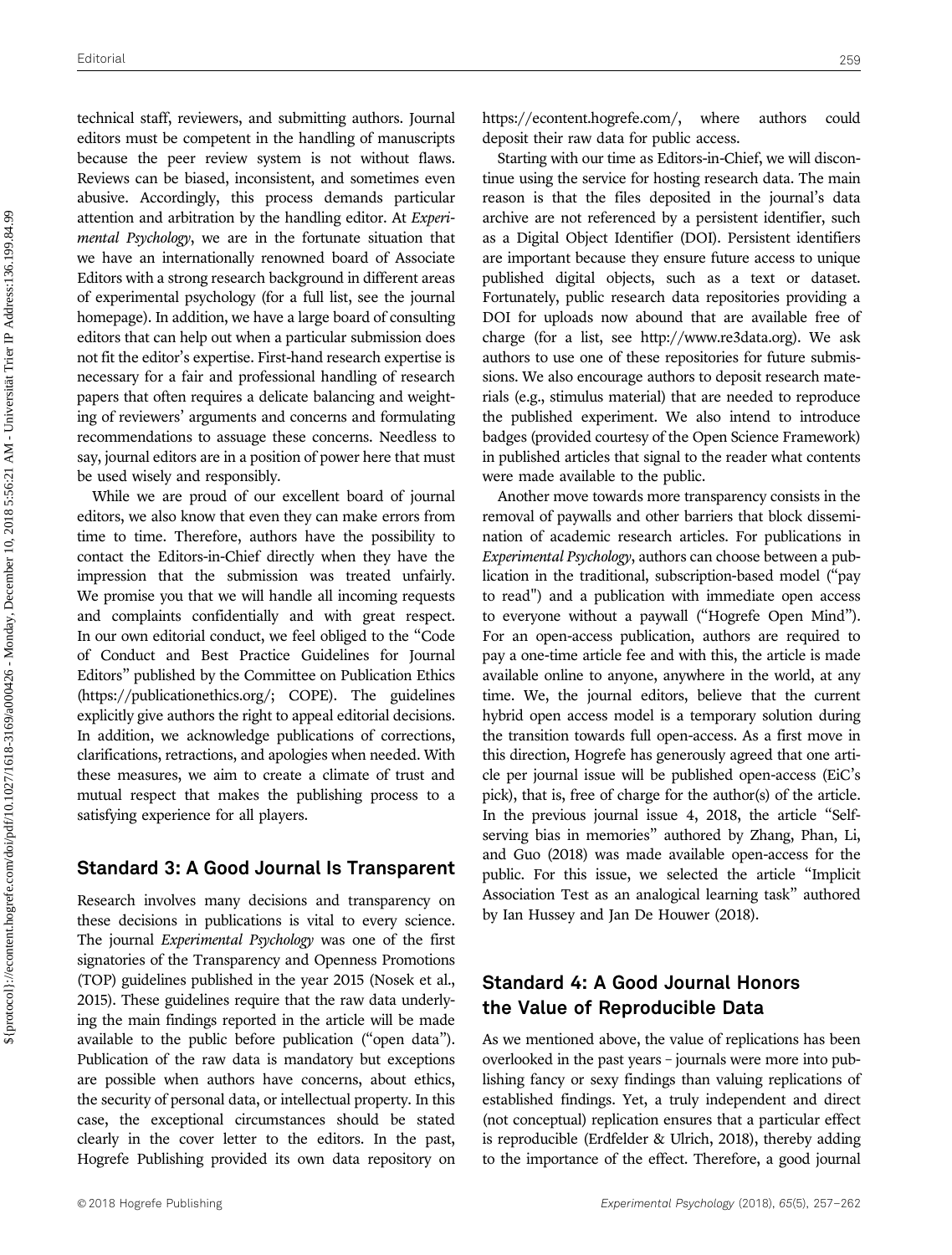has to publish methodologically sound replication studies independently of the results.

An important tool for confirmatory research is preregistration of study plans. Experimental Psychology was at the forefront of psychological journals when it introduced the Registered Report as a new article type in 2013. A Registered Report is a preregistered study plan detailing the theoretical background, empirical hypotheses, methods, and data-analytic strategies for a planned but not yet conducted experiment. The study plan is evaluated by scientific peers and, importantly, an editorial decision on acceptance is made before the results of the experiment are known. A central advantage of the preregistration is that it eliminates hypothesizing after the results are known (HARKing; Kerr, 1998) and withholding negative results from publication (Ioannidis, 2005). In addition, the Registered Report format is particularly effective for preregistration of replication studies that are conducted to assess the reproducibility of important study findings. Experimental Psychology acknowledges the importance of close replication attempts and encourage researchers to use the Registered Report format for this purpose.

## Standard 5: A Good Journal Is Author-Friendly

While initiatives calling for more transparency and scrutiny during the publication process are very welcome, the implementation of concrete practices often comes with costs in the form of increased bureaucracy for authors and other parties. To counter this tendency towards bureaucratization, we will regularly check the internal work flow and the submission guidelines for redundant requirements and unnecessary obligations. For example, while the requirement to provide the raw data during manuscript submission was in line with our standard for transparency, our internal check revealed that only a negligible fraction of reviewers actually accessed the raw data during review. This means that submission guidelines forced authors to make the raw data available to reviewers, who did not use them. Therefore, we have now removed the requirement for a data deposit during submission; however, the manuscript still has to contain a permanent URL pointing to the raw data before it can be accepted for publication. In short: authors must deposit the raw data in a public repository, but this is now possible at a later point after submission. We believe that this policy is a good compromise between our demand for less bureaucracy and the justified call for "open data."

Furthermore, authors must trust that their submission is processed quickly and responsibly by the journal office. In 2017, the editorial team needed 69 days on average from manuscript submission to the first decision. While this

value is acceptable, we aim to reduce it even further with additional optimization of internal work procedures and by the installation of additional checks and reporting tools. It also helps that the Editor-in-Chief position is now filled by two people. Our ambitious goal is an average time of below 50 days from manuscript submission to first decision for the next year.

# The Editorial Board

When new editors take over, it is always a time of transition and change for a journal. First, we want to thank the previous Editor-in-Chief Christoph Stahl and his team of assistants, Frederick Aust and Marius Barth, for their dedicated and excellent service to Experimental Psychology. Christoph took over the editor position from Thorsten Meiser in 2013. Christoph's achievements include (and are not limited to) assembling an international board of editors, streamlining the editorial work flow, and most notably, the introduction of the Registered Report article format (e.g., Bell, Röer, Marsh, Storch, & Buchner, 2017; Ernst, Hoekstra, Wagenmakers, Gelman, & van Ravenzwaaij, 2018; Teige-Mocigemba, Becker, Sherman, Reichardt, & Klauer, 2017), and bringing the journal to the forefront of the open science movement. Experimental Psychology will continue to benefit from Christoph's expertise in the future, as he has generously agreed to stay in the board of consulting editors. In addition, Adele Diederich, Magda Osman, and Chris Donkin have decided to step down from the board after having served as editors for several years. We would like to thank them for their long-standing dedication and excellent work for this journal!

We are happy and proud to have the outgoing editors replaced with excellent new editors who will augment the expertise of the existing editorial board in influential subfields of experimental psychology. Matthias Wieser is Professor of Clinical and Biological Psychology at the Erasmus University Rotterdam, Alexander Schütz is Professor of Experimental Psychology at the University of Marburg, and Professor Jörg Rieskamp is Head of the Center for Economic Psychology at the University of Basel. We would like to thank these colleagues for their willingness to serve as associate editors for the coming years. Our gratitude of course also goes to the other associate editors Tom Beckers (KU Leuven, Belgium), Arndt Bröder (University of Mannheim, Germany), Gesine Dreisbach (University of Regensburg, Germany), Manuel Perea (University of Valencia, Spain), James Schmidt (Université de Bourgogne Franche-Comté, France), Samuel Shaki (Ariel University Center, Israel), and Sarah Teige-Mocigemba (University of Marburg, Germany) who have decided to stay with us in the board.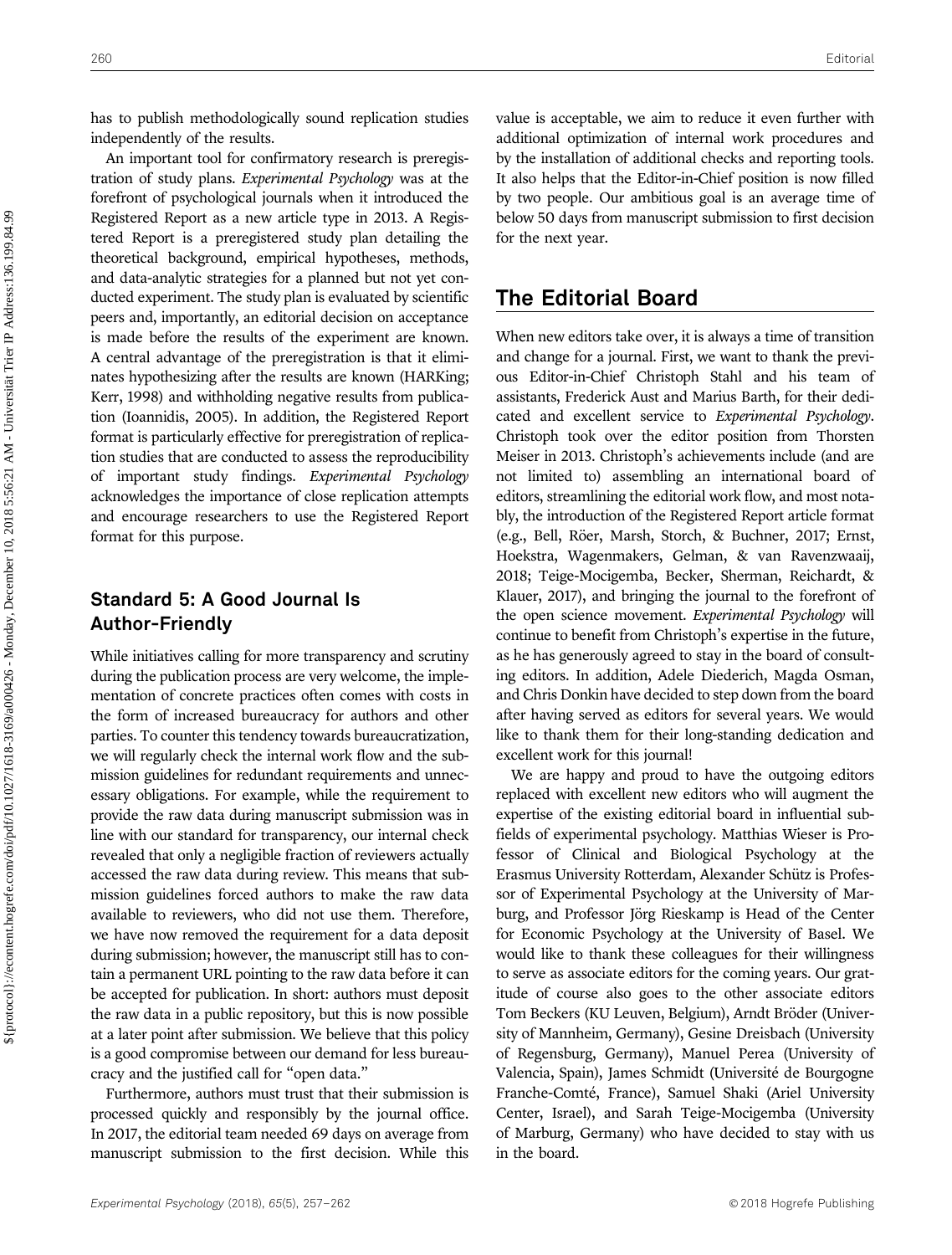# Call for Special Issue

Experimental Psychology invites submission of proposals for thematic special issues on a wide range of topics in experimental psychology, particularly those focusing on timely or emergent research areas. Consistent with the journal's priorities, articles must meet our primary criteria, namely the rigorous use of experimental methodology and/or a strong and innovative theoretical contribution to experimental psychology as a basic science. A special issue typically comprises a review of the special issue topic as well as empirical research papers or articles on methodological innovations (see, for example, Wiegmann & Osman, 2017). A target article might also be published together with one or more invited comments. Proposals can be submitted at any time (for details see [https://www.hogrefe.com/](https://www.hogrefe.com/j/exppsy) [j/exppsy](https://www.hogrefe.com/j/exppsy)).

## Coda

Is Experimental Psychology a quality journal? Our short answer is a resounding "Yes!" The quality of Experimental Psychology is not only obvious in hard scientiometric numbers but also by evaluation with soft, qualitative criteria demanding a specialized, peer-reviewed, transparent, and author-friendly journal. Furthermore, the international journal Experimental Psychology has now existed for over 15 years, and before its foundation in the year 2002, it was built on the almost 50 years of tradition of its predecessor, the Zeitschrift für Experimentelle Psychologie (formerly Zeitschrift für Experimentelle und Angewandte Psychologie). This long tradition is the result of hard work, professionalism, and excellence. We want to invite our fellow scientists to become a part of the journal's history by sending to us your best papers!

#### Acknowledgments

We thank Anand Krishna for providing comments on an earlier version of the article.

# References

- Alecci, S. (2018, July 20). New international investigation tackles "fake science" and its poisonous effects. Internal Consortium of Investigative Journalists. [Retrieved from https://www.icij.org/](http://dx.doi.org/) [blog/2018/07/new-international-investigation-tackles-fake](http://dx.doi.org/)[science-and-its-poisonous-effects/](http://dx.doi.org/).
- Asendorpf, J. B., Conner, M., Fruyt, F. D., Houwer, J. D., Denissen, J. J. A., Fiedler, K., ... Wicherts, J. M. (2013). Recommendations for increasing replicability in psychology. European Journal of Personality, 27(2), 108–119. [https://doi.org/](http://dx.doi.org/) [10.1002/per.1919](http://dx.doi.org/)
- Beall, J. (2013). Medical publishing triage: Chronicling predatory open access publishers. Annals of Medicine and Surgery, 2(2), 47–49. [https://doi.org/10.1016/S2049-0801\(13\)70035-9](https://doi.org/10.1016/S2049-0801(13)70035-9)
- Bell, R., Röer, J. P., Marsh, J. E., Storch, D., & Buchner, A. (2017). The effect of cognitive control on different types of auditory distraction: A preregistered study. Experimental Psychology, 64, 359–368.<https://doi.org/10.1027/1618-3169/a000372>
- Bem, D. (2011). Feeling the future: Experimental evidence for anomalous retroactive influences on cognition and affect. Journal of Personality and Social Psychology, 100(3), 407–425. <https://doi.org/10.1037/a0021524>
- Brembs, B., Button, K., & Munafò, M. (2013). Deep impact: Unintended consequences of journal rank. Frontiers in Human Neuroscience, 7, 291.<https://doi.org/10.3389/fnhum.2013.00291>
- Erdfelder, E., & Ulrich, R. (2018). Zur Methodologie von Replikationsstudien [On the Methodology of Replication Studies]. Psychologische Rundschau, 69(1), 3–21. [https://doi.org/](http://dx.doi.org/) [10.1026/0033-3042/a000387](http://dx.doi.org/)
- Ernst, A. F., Hoekstra, R., Wagenmakers, E. J., Gelman, A., & van Ravenzwaaij, D. (2018). Do researchers anchor their beliefs on the outcome of an initial study? Testing the time-reversal heuristic. Experimental Psychology, 64, 158–169. [https://](http://dx.doi.org/) [econtent.hogrefe.com/doi/abs/10.1027/1618-3169/a000402](http://dx.doi.org/)
- Garfield, E. (2006). The history and meaning of the Journal Impact Factor. The Journal of the American Medical Association, 295(1), 90–93.<https://doi.org/10.1001/jama.295.1.90>
- Hussey, I., & De Houwer, J. (2018). Implicit Association Test as an analogical learning task. Experimental Psychology, 65, 272– 285.<https://doi.org/10.1027/1618-3169/a000416>
- Ioannidis, J. P. A. (2005). Why most published research findings are false. PLoS Medicine, 2(8), e124. [https://doi.org/10.1371/](http://dx.doi.org/) [journal.pmed.0020124](http://dx.doi.org/)
- John, L. K., Loewenstein, G., & Prelec, D. (2012). Measuring the prevalence of questionable research practices with incentives for truth telling. Psychological Science, 23(5), 524–532. [https://](http://dx.doi.org/) [doi.org/10.1177/0956797611430953](http://dx.doi.org/)
- Kerr, N. L. (1998). HARKing: Hypothesizing after the results are known. Personality and Social Psychology Review, 2(3), 196–217. [https://doi.org/10.1207/s15327957pspr0203\\_4](https://doi.org/10.1207/s15327957pspr0203_4)
- Levelt Committee, Noort Committee, & Drenth Committee. (2012). Flawed science: The fraudulent research practices of social psychologist Diederik Stapel. Tilburg, The Netherlands: Tilburg University. [Retrieved from https://www.tilburguniversity.edu/](http://dx.doi.org/) upload/3ff904d7–[547b-40ae-85fe-bea38e05a34a\\_Final%](http://dx.doi.org/) [20report%20Flawed%20Science.pdf](http://dx.doi.org/)
- Nosek, B. A., Alter, G., Banks, G. C., Borsboom, D., Bowman, S. D., Breckler, S. J., ... Yarkoni, T. (2015). Promoting an open research culture. Science, 348(6242), 1422–1425. [https://doi.](http://dx.doi.org/) [org/10.1126/science.aab2374](http://dx.doi.org/)
- Open Science Collaboration. (2015). Estimating the reproducibility of psychological science. Science, 349(6251), aac4716. [https://](http://dx.doi.org/) [doi.org/10.1126/science.aac4716](http://dx.doi.org/)
- Pashler, H., & Harris, C. R. (2012). Is the replicability crisis overblown? Three arguments examined. Perspectives on Psychological Science, 7(6), 531–536. [https://doi.org/10.1177/](http://dx.doi.org/) [1745691612463401](http://dx.doi.org/)
- Seglen, P. O. (1997). Why the impact factor of journals should not be used for evaluating research. British Medical Journal, 314(7079), 498–502.
- Simmons, J. P., Nelson, L. D., & Simonsohn, U. (2011). Falsepositive psychology. Psychological Science, 22(11), 1359–1366. <https://doi.org/10.1177/0956797611417632>
- Teige-Mocigemba, S., Becker, M., Sherman, J. W., Reichardt, R., & Klauer, K. C. (2017). The affect misattribution procedure: In search of prejudice effects. Experimental Psychology, 64, 215–230.<https://doi.org/10.1027/1618-3169/a000364>